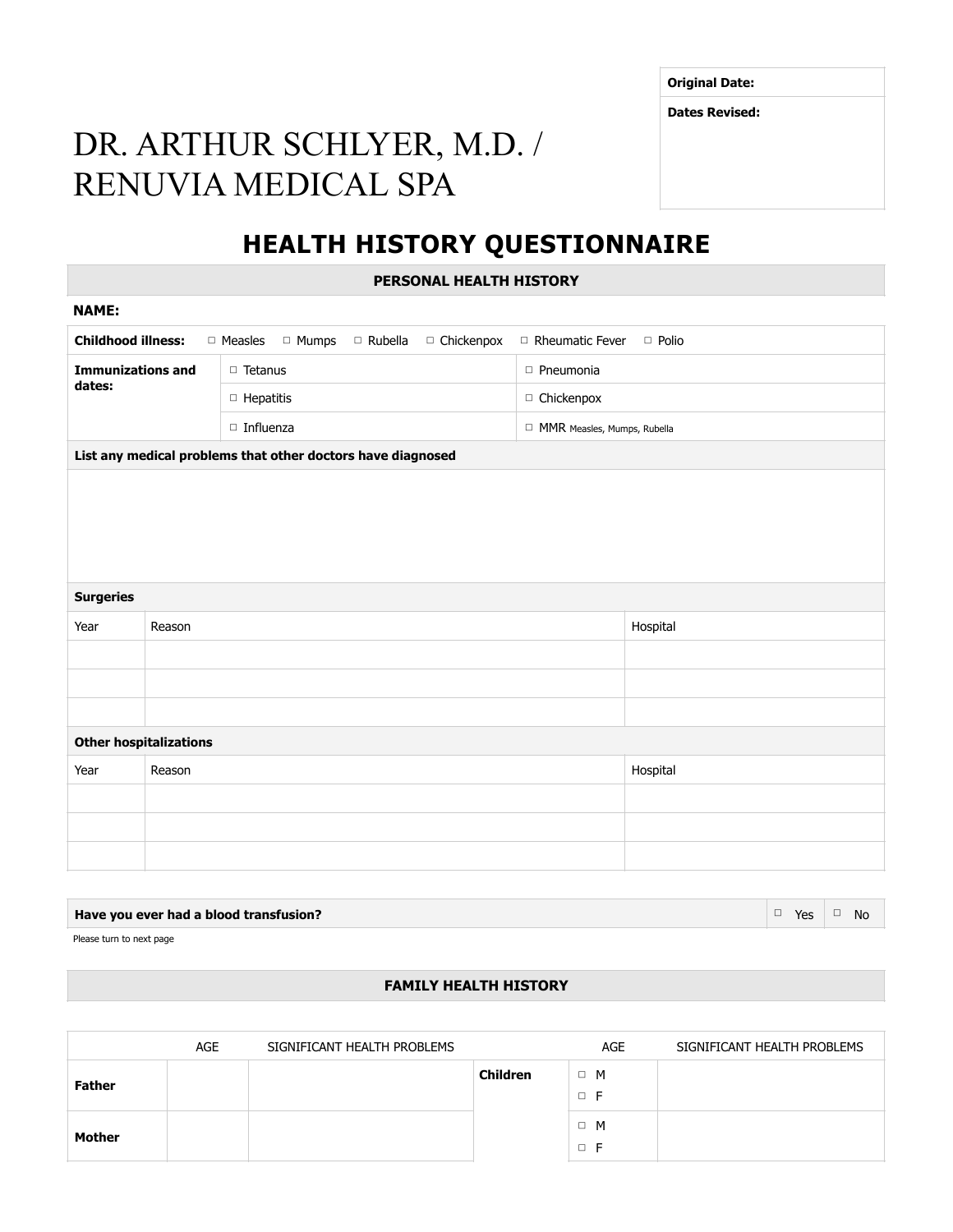| Sibling | $\Box$<br>${\sf M}$<br>$\Box$ F        |                             | $\Box$ M<br>$\Box$ $\vdash$ |  |
|---------|----------------------------------------|-----------------------------|-----------------------------|--|
|         | $\Box$<br>${\sf M}$<br>$\Box$ $\vdash$ | Grandmothe<br>r<br>Maternal |                             |  |
|         | $\Box$<br>${\sf M}$<br>$\Box$ F        | Grandfather<br>Maternal     |                             |  |
|         | $\Box$<br>${\sf M}$<br>$\Box$ F        | Grandmothe<br>r<br>Paternal |                             |  |
|         | $\Box$<br>${\sf M}$<br>$\Box$ F        | Grandfather<br>Paternal     |                             |  |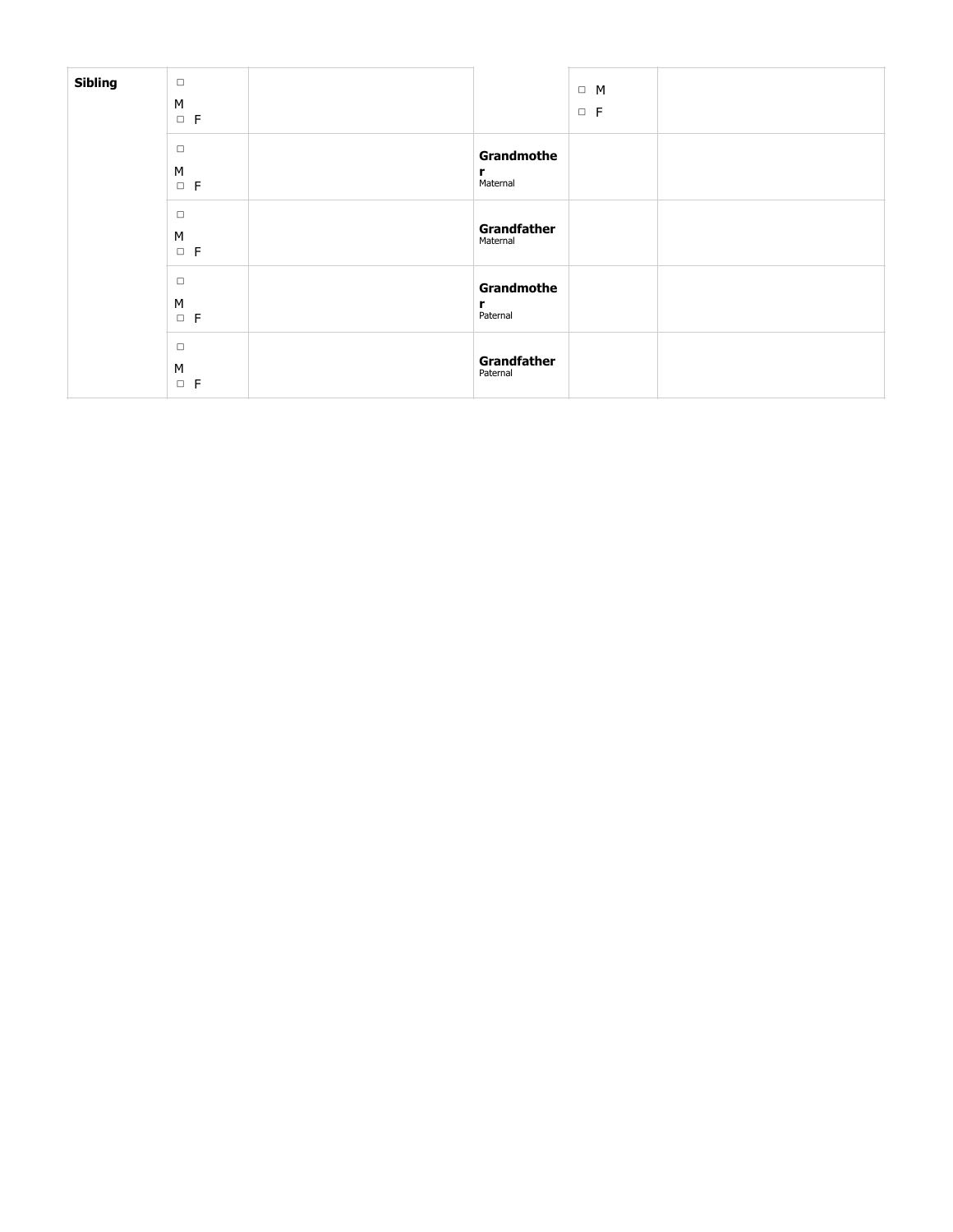# **Renuvia Medical Center REGISTRATION FORM**

 $\overline{\phantom{a}}$ 

|                                                             | <b>PATIENT INFORMATION</b>    |  |           |                                                               |                        |         |                           |                           |         |                                                                  |          |                     |               |              |          |
|-------------------------------------------------------------|-------------------------------|--|-----------|---------------------------------------------------------------|------------------------|---------|---------------------------|---------------------------|---------|------------------------------------------------------------------|----------|---------------------|---------------|--------------|----------|
| Patient's last name:<br>First:                              |                               |  |           |                                                               |                        | Middle: | $\Box$ Mr.<br>$\Box$ Mrs. | $\Box$ Miss<br>$\Box$ Ms. |         | Marital status (circle one)<br>Single / Mar / Div / Sep /<br>Wid |          |                     |               |              |          |
| Is this your legal<br>name?                                 |                               |  |           | If not, what is your legal name?                              |                        |         | (Former name):            |                           |         | Birth date:                                                      |          |                     | Age:          | Sex:         |          |
| $\square$ Yes                                               | $\square$ No                  |  |           |                                                               |                        |         |                           |                           |         | $\prime$                                                         | $\prime$ |                     |               | $\Box M$     | $\Box F$ |
| Street address:                                             |                               |  |           | Social Security no.:<br>Home phone no.:<br>$\mathcal{C}$<br>( |                        |         |                           |                           |         |                                                                  |          |                     |               |              |          |
| P.O. box:                                                   |                               |  | City:     |                                                               |                        |         |                           | State:                    |         |                                                                  |          |                     | ZIP Code:     |              |          |
| Occupation:                                                 |                               |  | Employer: |                                                               |                        |         |                           |                           |         |                                                                  |          | Employer phone no.: |               |              |          |
| How did you hear about<br>us?                               |                               |  |           |                                                               |                        |         |                           |                           |         |                                                                  |          |                     |               |              |          |
| Email                                                       |                               |  |           |                                                               |                        |         |                           |                           |         | Newsletter sign up                                               |          |                     | $\square$ Yes | $\square$ No |          |
| Race:                                                       | American Indian/Alaska Native |  |           | <b>aAsian</b>                                                 | Black/African American |         |                           | <b>QCaucasian</b>         | □Other: |                                                                  |          |                     |               |              |          |
| Ethnicity<br>□Hispanic □Non-Hispanic<br>Preferred Language: |                               |  |           |                                                               |                        |         |                           |                           |         |                                                                  |          |                     |               |              |          |

| <b>INSURANCE INFORMATION</b>                                                                    |  |             |             |                        |                         |  |              |            |              |  |                 |  |  |  |
|-------------------------------------------------------------------------------------------------|--|-------------|-------------|------------------------|-------------------------|--|--------------|------------|--------------|--|-----------------|--|--|--|
| (Please give your insurance card to the receptionist.)                                          |  |             |             |                        |                         |  |              |            |              |  |                 |  |  |  |
| Person responsible for bill:                                                                    |  | Birth date: |             |                        | Address (if different): |  |              |            |              |  | Home phone no.: |  |  |  |
|                                                                                                 |  |             |             |                        |                         |  |              |            |              |  |                 |  |  |  |
| Is this patient covered by<br>$\square$ Yes<br>$\square$ No<br>Name of Insurance:<br>insurance? |  |             |             |                        |                         |  |              |            |              |  |                 |  |  |  |
| Subscriber's name:                                                                              |  |             |             | Subscriber's S.S. no.: |                         |  | Birth date:  |            | Group no.:   |  | Policy no.:     |  |  |  |
| Patient's relationship to subscriber:                                                           |  |             | $\Box$ Self |                        | $\square$ Spouse        |  | $\Box$ Child |            | $\Box$ Other |  |                 |  |  |  |
| Name of secondary insurance (if applicable):                                                    |  |             |             | Subscriber's name:     |                         |  |              | Group no.: |              |  | Policy no.:     |  |  |  |
| Patient's relationship to subscriber:                                                           |  |             | $\Box$ Self |                        | $\square$ Spouse        |  | $\Box$ Child |            | $\Box$ Other |  |                 |  |  |  |

| IN CASE OF EMERGENCY              |                                             |  |  |  |                 |  |  |  |  |  |
|-----------------------------------|---------------------------------------------|--|--|--|-----------------|--|--|--|--|--|
| Name of local friend or relative: | Home phone no.:<br>Relationship to patient: |  |  |  | Work phone no.: |  |  |  |  |  |
|                                   |                                             |  |  |  |                 |  |  |  |  |  |
|                                   |                                             |  |  |  |                 |  |  |  |  |  |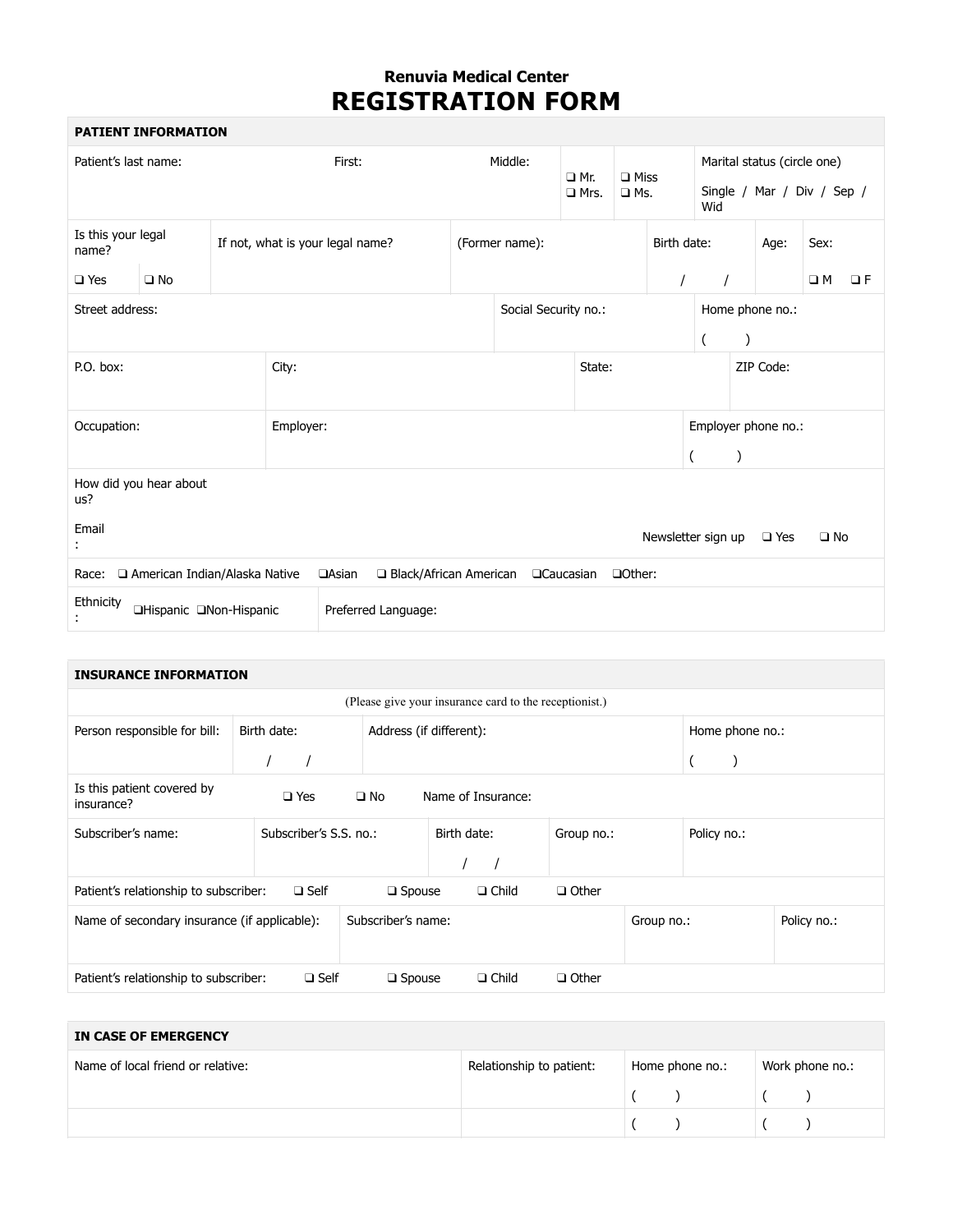| if the patient is a minor or under legal guardianship:                                                                                                                                                                                                                                                                                                                                                                                                                                                                                                                                                                                                                                                       |                                            |      |               |             |  |  |  |  |  |
|--------------------------------------------------------------------------------------------------------------------------------------------------------------------------------------------------------------------------------------------------------------------------------------------------------------------------------------------------------------------------------------------------------------------------------------------------------------------------------------------------------------------------------------------------------------------------------------------------------------------------------------------------------------------------------------------------------------|--------------------------------------------|------|---------------|-------------|--|--|--|--|--|
| Name of Parent/Legal<br>Guardian:                                                                                                                                                                                                                                                                                                                                                                                                                                                                                                                                                                                                                                                                            |                                            |      |               |             |  |  |  |  |  |
| Phone<br>Number:                                                                                                                                                                                                                                                                                                                                                                                                                                                                                                                                                                                                                                                                                             |                                            | DOB: | Relationship: |             |  |  |  |  |  |
| Payment is full or co-payment is due at time services are rendered.<br>I hereby authorize the release of any and all medical information necessary for the processing of insurance. I hereby assign all medical and/or<br>surgical benefits to include major medical benefits to which I am entitled to Arthur Schlyer, M.D.<br>I understand medical claims to my insurance are being filed on my behalf. I also understand that I am responsible for all unpaid balances, co-<br>payments, and deductibles on my account. I also understand that I will be responsible for any fees that incurred for the collections of my unpaid<br>balances, including but not limited to attorney fees and court costs. |                                            |      |               |             |  |  |  |  |  |
|                                                                                                                                                                                                                                                                                                                                                                                                                                                                                                                                                                                                                                                                                                              |                                            |      |               |             |  |  |  |  |  |
|                                                                                                                                                                                                                                                                                                                                                                                                                                                                                                                                                                                                                                                                                                              | PATIENT / PARENT/ LEGAL GUARDIAN SINGATURE |      |               | <b>DATE</b> |  |  |  |  |  |

| List your prescribed drugs and over-the-counter drugs, such as vitamins and inhalers |                  |                 |  |  |  |  |  |
|--------------------------------------------------------------------------------------|------------------|-----------------|--|--|--|--|--|
| Name the Drug                                                                        | Strength         | Frequency Taken |  |  |  |  |  |
|                                                                                      |                  |                 |  |  |  |  |  |
|                                                                                      |                  |                 |  |  |  |  |  |
|                                                                                      |                  |                 |  |  |  |  |  |
|                                                                                      |                  |                 |  |  |  |  |  |
|                                                                                      |                  |                 |  |  |  |  |  |
|                                                                                      |                  |                 |  |  |  |  |  |
|                                                                                      |                  |                 |  |  |  |  |  |
|                                                                                      |                  |                 |  |  |  |  |  |
| <b>Allergies to medications</b>                                                      |                  |                 |  |  |  |  |  |
| Name the Drug                                                                        | Reaction You Had |                 |  |  |  |  |  |
|                                                                                      |                  |                 |  |  |  |  |  |
|                                                                                      |                  |                 |  |  |  |  |  |
|                                                                                      |                  |                 |  |  |  |  |  |

|                 | <b>HEALTH HABITS AND PERSONAL SAFETY</b>                                                           |                                                                |                                                                                    |             |               |              |  |  |  |  |
|-----------------|----------------------------------------------------------------------------------------------------|----------------------------------------------------------------|------------------------------------------------------------------------------------|-------------|---------------|--------------|--|--|--|--|
|                 | ALL QUESTIONS CONTAINED IN THIS QUESTIONNAIRE ARE OPTIONAL AND WILL BE KEPT STRICTLY CONFIDENTIAL. |                                                                |                                                                                    |             |               |              |  |  |  |  |
| <b>Exercise</b> | $\Box$ Sedentary (No exercise)                                                                     |                                                                |                                                                                    |             |               |              |  |  |  |  |
|                 |                                                                                                    | $\Box$ Mild exercise (i.e., climb stairs, walk 3 blocks, golf) |                                                                                    |             |               |              |  |  |  |  |
|                 | $\Box$ Occasional vigorous exercise (i.e., work or recreation, less than 4x/week for 30 min.)      |                                                                |                                                                                    |             |               |              |  |  |  |  |
|                 |                                                                                                    |                                                                | $\Box$ Regular vigorous exercise (i.e., work or recreation 4x/week for 30 minutes) |             |               |              |  |  |  |  |
| <b>Diet</b>     | Are you dieting?                                                                                   |                                                                |                                                                                    |             | $\Box$<br>Yes | $\Box$<br>No |  |  |  |  |
|                 | If yes, are you on a physician prescribed medical diet?                                            | $\Box$<br>Yes                                                  | <b>No</b><br>$\Box$                                                                |             |               |              |  |  |  |  |
|                 | # of meals you eat in an average day?                                                              |                                                                |                                                                                    |             |               |              |  |  |  |  |
| Caffeine        | $\Box$ None                                                                                        | $\Box$ Coffee                                                  | $\Box$ Tea                                                                         | $\Box$ Cola |               |              |  |  |  |  |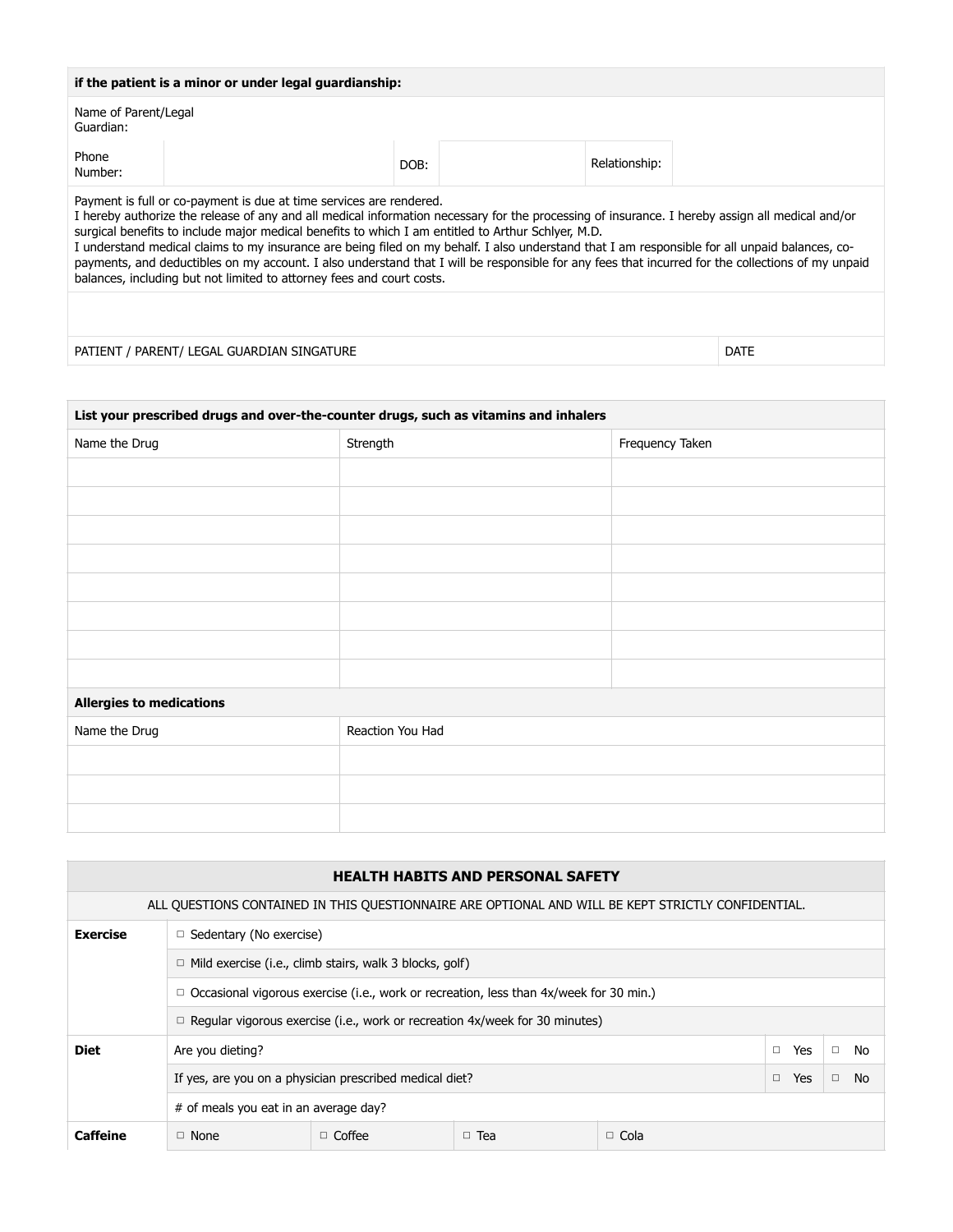|                | # of cups/cans per day?                                                                                                                                                                                                                                                                             |        |                       |        |           |  |  |  |  |
|----------------|-----------------------------------------------------------------------------------------------------------------------------------------------------------------------------------------------------------------------------------------------------------------------------------------------------|--------|-----------------------|--------|-----------|--|--|--|--|
| <b>Alcohol</b> | Do you drink alcohol?                                                                                                                                                                                                                                                                               |        | $\Box$ Yes            | $\Box$ | <b>No</b> |  |  |  |  |
|                | If yes, what kind?                                                                                                                                                                                                                                                                                  |        |                       |        |           |  |  |  |  |
|                | How many drinks per week?                                                                                                                                                                                                                                                                           |        |                       |        |           |  |  |  |  |
|                | Are you concerned about the amount you drink?                                                                                                                                                                                                                                                       | $\Box$ | Yes                   | $\Box$ | No        |  |  |  |  |
| <b>Tobacco</b> | Do you use tobacco?                                                                                                                                                                                                                                                                                 | $\Box$ | Yes                   | $\Box$ | <b>No</b> |  |  |  |  |
|                | $\Box$ Cigarettes – pks./day<br>$\Box$ Chew - #/day<br>$\Box$ Pipe - #/day                                                                                                                                                                                                                          |        | $\Box$ Cigars - #/day |        |           |  |  |  |  |
|                | $\Box$ # of years<br>$\Box$ Or year quit                                                                                                                                                                                                                                                            |        |                       |        |           |  |  |  |  |
| <b>Drugs</b>   | Do you currently use recreational or street drugs?                                                                                                                                                                                                                                                  | $\Box$ | Yes                   | $\Box$ | No        |  |  |  |  |
|                | Have you ever given yourself street drugs with a needle?                                                                                                                                                                                                                                            | $\Box$ | Yes                   | $\Box$ | <b>No</b> |  |  |  |  |
| Sex            | Are you sexually active?                                                                                                                                                                                                                                                                            | $\Box$ | Yes                   | $\Box$ | No        |  |  |  |  |
|                | If yes, are you trying for a pregnancy?                                                                                                                                                                                                                                                             | $\Box$ | Yes                   | $\Box$ | <b>No</b> |  |  |  |  |
|                | If not trying for a pregnancy list contraceptive or barrier method used:                                                                                                                                                                                                                            |        |                       |        |           |  |  |  |  |
|                | Any discomfort with intercourse?                                                                                                                                                                                                                                                                    | $\Box$ | Yes                   | $\Box$ | <b>No</b> |  |  |  |  |
|                | Illness related to the Human Immunodeficiency Virus (HIV), such as AIDS, has become a major public<br>health problem. Risk factors for this illness include intravenous drug use and unprotected sexual<br>intercourse. Would you like to speak with your provider about your risk of this illness? | $\Box$ | Yes                   | □      | No        |  |  |  |  |
| Personal       | Do you live alone?                                                                                                                                                                                                                                                                                  | $\Box$ | Yes                   | $\Box$ | No        |  |  |  |  |
| <b>Safety</b>  | Do you have frequent falls?                                                                                                                                                                                                                                                                         | $\Box$ | Yes                   | $\Box$ | No        |  |  |  |  |
|                | Do you have vision or hearing loss?                                                                                                                                                                                                                                                                 | $\Box$ | Yes                   | $\Box$ | No        |  |  |  |  |
|                | Do you have an Advance Directive or Living Will?                                                                                                                                                                                                                                                    | $\Box$ | Yes                   | $\Box$ | No        |  |  |  |  |
|                | Physical and/or mental abuse has also become major public health issues in this country. This often takes<br>the form of verbally threatening behavior or actual physical or sexual abuse. Would you like to discuss this<br>issue with your provider?                                              | $\Box$ | Yes                   | □      | No        |  |  |  |  |

# **MENTAL HEALTH**

| Is stress a major problem for you?                 | Yes           | $\Box$ | No        |
|----------------------------------------------------|---------------|--------|-----------|
| Do you feel depressed?                             | Yes           | $\Box$ | No.       |
| Do you have problems with eating or your appetite? | Yes $\Box$ No |        |           |
| Do you have trouble sleeping?                      | Yes           | $\Box$ | <b>No</b> |

## **WOMEN ONLY**

| Age at onset of menstruation:                              |     |        |           |
|------------------------------------------------------------|-----|--------|-----------|
| Date of last menstruation:                                 |     |        |           |
| Period every ______ days                                   |     |        |           |
| Heavy periods, irregularity, spotting, pain, or discharge? | Yes | $\Box$ | <b>No</b> |
| Number of pregnancies _______ Number of live births ______ |     |        |           |